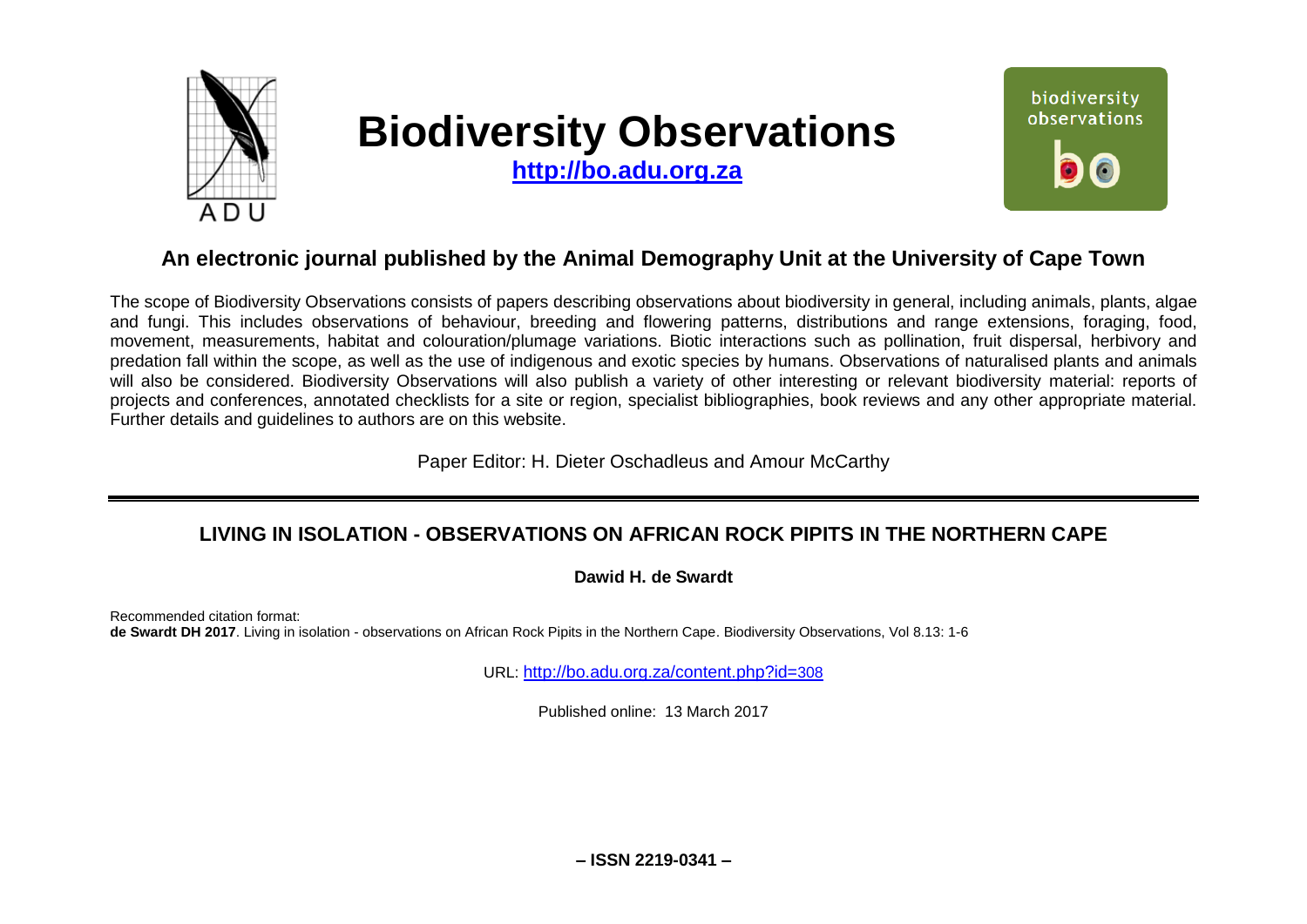

## **AVIAN BIOLOGY**

## **LIVING IN ISOLATION - OBSERVATIONS ON AFRICAN ROCK PIPITS IN THE NORTHERN CAPE**

*Dawid H. de Swardt*

Department of Ornithology, National Museum, P O Box 266, Bloemfontein 9300, South Africa

\*Corresponding author: dawie@nasmus.co.za

The conservation status of the African Rock Pipit (*Anthus crenatus*) has been recently classified as "Near Threatened" in 'The 2015 Eskom Red Data Book of Birds" (Peacock 2015). Adding to this, small populations on isolated mountains are considered to be vulnerable to effects of climate change and it is estimated that this species may suffer range contractions in the future.

The African Rock Pipit (ARP) is an endemic species to South Africa, Lesotho and also possibly occurs in western Swaziland. It has a continuous distributional range along the main escarpment of South Africa, with a few isolated populations in the Northern Cape Province and in the Nigel area in Gauteng (Voelker 2005; map Appendix 1). ARPs are associated with mountainous areas, karoo hills and escarpments with rocky hills preferring open areas with adequate grass cover and boulders used as song posts. The largest populations in the Northern Cape occur in the Hotazel and Groblershoop areas and smaller, isolated populations occur in areas around Kimberley, Springbok, Keimoes and mountains in the Postmansburg region. This article discusses some observations on the population size, habitat preferences and behaviour of ARP at the Tswalu Kalahari Reserve (Kuruman area) and in the Groblershoop areas. As part of an ongoing study on the individual and interpopulation variation in vocalizations and behaviour of ARP, two of

the larger isolated populations in the Northern Cape were studied to obtain comparative data on this species (see de Swardt 2010).



*Figure 1 - The rocky terrain on the higher slopes of Gossberg near Debeden in Tswalu Kalahari Reserve. The combination of large boulders, small rocks, grass tufts and small shrubs is the ideal habitat for African Rock Pipits in these arid areas of the Northern Cape.*

#### **African Rock Pipits of Tswalu Kalahari Reserve**

Tswalu Kalahari Reserve lies within the Korannaberg mountain range in the Hotazel / Kuruman area of the Northern Cape. The ARP's distribution extends from the hills in the northern parts in the Sunstroke area (known as Tower Mountain), southwards to Gosberg, Doornberg and Debeden, Tarkuni Valley and the most southerly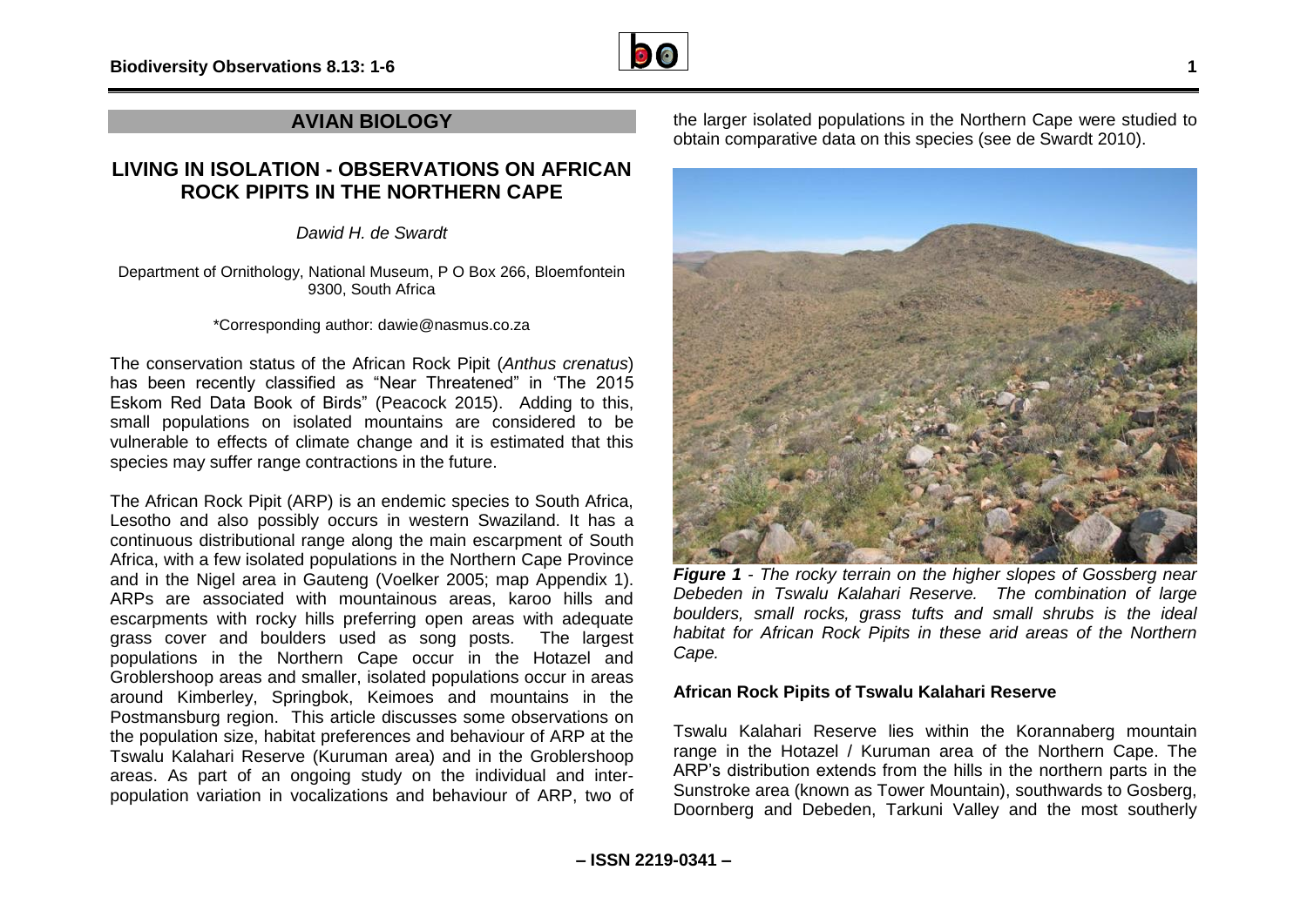

point (Verwater) is near the Langberge, west of Olifantshoek. Here they are restricted to the rocky slopes with adequate grass cover and scattered shrubs, on mountain-sides and isolated hills of the Korannaberg range (see habitat photos Figure 1 and 2). Their habitats are surrounded by an undulating ocean of *Vachellia mellifera* and red Kalahari sands.



*Figure 2 - Another rocky part of the hills surrounded by Vachellia mellifera in the Gosberg area in Tswalu Kalahari Reserve (Photo: Tania Anderson).* 

African Rock Pipit territories on these mountain islands are relatively large and often encompass higher altitude zones of the mountain slope. Playback of ARP song was used to locate territorial males,

and their presence was also recorded by walking arduous transects on the mountain slopes. When a bird responded to playbacks, typically by flying to a prominent boulder and singly loudly, its behaviour was observed and documented. Birds were also observed walking on the small rocks on the mountain slope (probably foraging) which are concealed by the grass tufts (Figure 3).



*Figure 3 - Foraging African Rock Pipits are sure-footed and nimble while foraging in their rocky haunts. During the earlier parts of the day, pipits were observed jumping from rock to rock and also walking on the larger rock boulders as this individual is doing at Picnic Valley at Tswalu Kalahari Reserve.*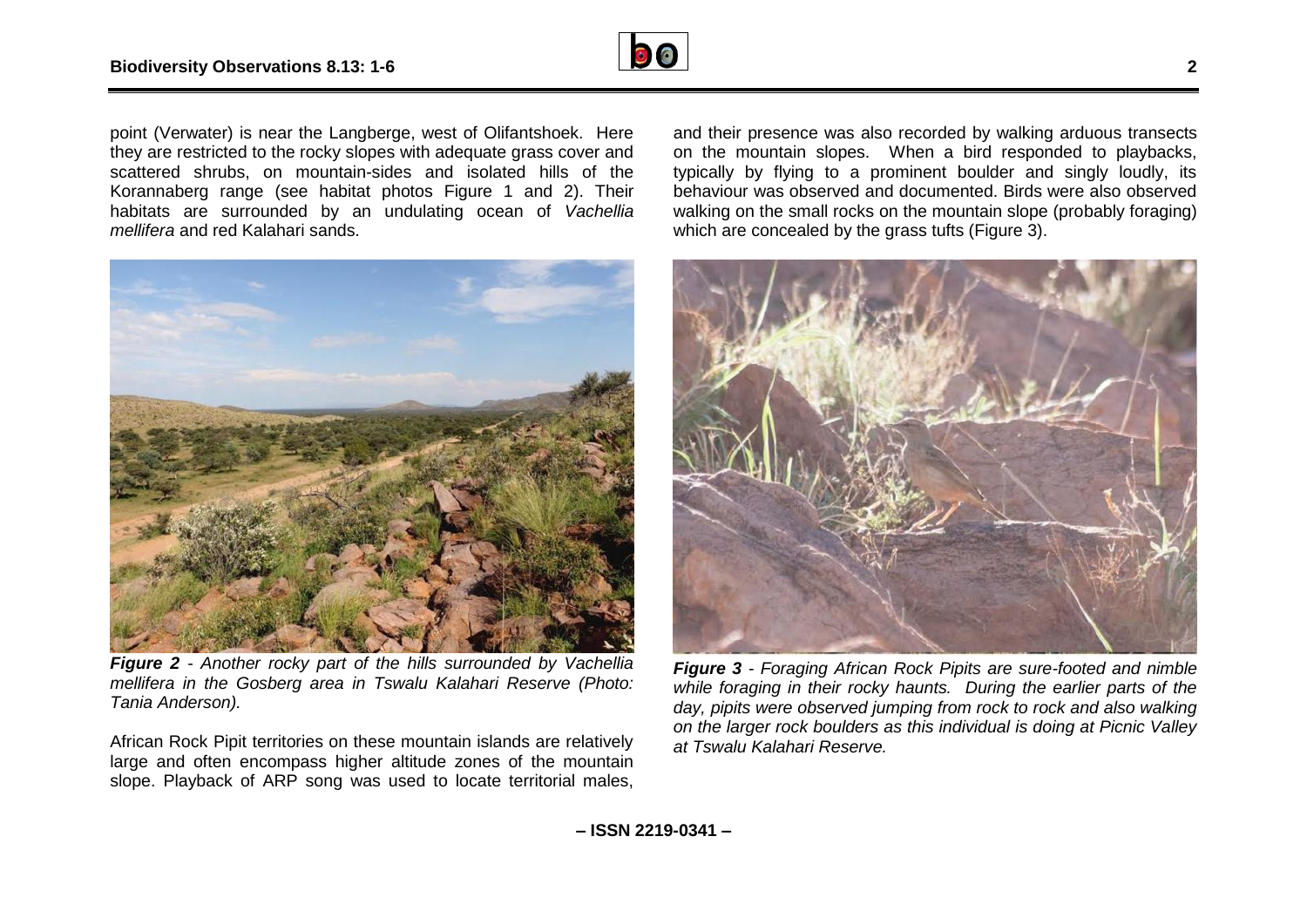

Interestingly, the birds here are not as vocal during the day as in Free State localities – probably due to the Northern Cape's extremely high summer temperatures. They became less active and vocal from about 11:00 onwards, and then kept mostly to the shade cast by bushes and rocks in order to avoid the searing direct sunlight. That being said, I encountered a singing bird at 15:00 on a December afternoon near Debeden, near the summit of the hill at an altitude of 1350 metres (ARPs usually occur above the 1200 metre contour line). At Tswalu, a total of 12 territories were located at the different isolated hills, and recordings were made of these birds' songs. Territory size of two territorial males was estimated to be 5.7 and 5.24 hectares, respectively.

#### **African Rock Pipits in the Groblershoop area**

In the Groblershoop area, the African Rock Pipit occurs in the Skurwe Mountain range, a series of hills north of the Orange River stretching approximately 60 kilometres northwards towards the Olifantshoek road. Here the species occurs in the Dinasrus area and nearby Prynnsberg Mountains and the more distant hills in Kalahari Oryx Reserve, and extends northwards towards Witberg and Tweepoort in the Warmberg, Skeurberg and also possibly in the hills north of the N14 (farms Welverdiend and Miershoop Holte) (de Swardt 2013) (see habitat figures 4 & 5). The hills east of Witsand Nature Reserve on the Bergenaarspad Pass is another area where this species possibly occurs, and surveys are needed here. In the Groblershoop area, the ARP's habitat is similar to that at Tswalu, but with larger areas of exposed rock plates, and summits and plateaus characterized by large sections of exposed bedrock with very little grass cover. As in other parts of the Northern Cape, these isolated mountains and rocky kopjes are islands from a pipit's perspective, and are isolated by red Kalahari sands and dominated by *Vachellia mellifera* and *Rhigozum trichototum* (Driedoring) shrubs. Surveys for African Rock Pipits were conducted at Dinasrus, La Grattitude (in Kalahari Oryx Reserve), areas of Prynnsberg and further north at

Tweepoort in Kalahari Oryx Reserve. A total of nine different ARP territories were located and the territory size of one male in the Prynnsberg area was estimated at 1.7 hectares. These birds were observed mostly above the 1000 metre contour line. Territories at Prynnsberg were smaller than those observed at Tswalu and also spaced closer to each other (ca 300 – 500 metres).



*Figure 4 - The Dinasrus farm, with the Prynnsberg mountain range in the far background, in the Groblershoop area of the Northern Cape.*

#### **Behaviour and song variations in islands of rocky hills**

The unmistakable and evocative song of the African Rock Pipit starts with a whistle-like call which flows into a stuttered trill. The song can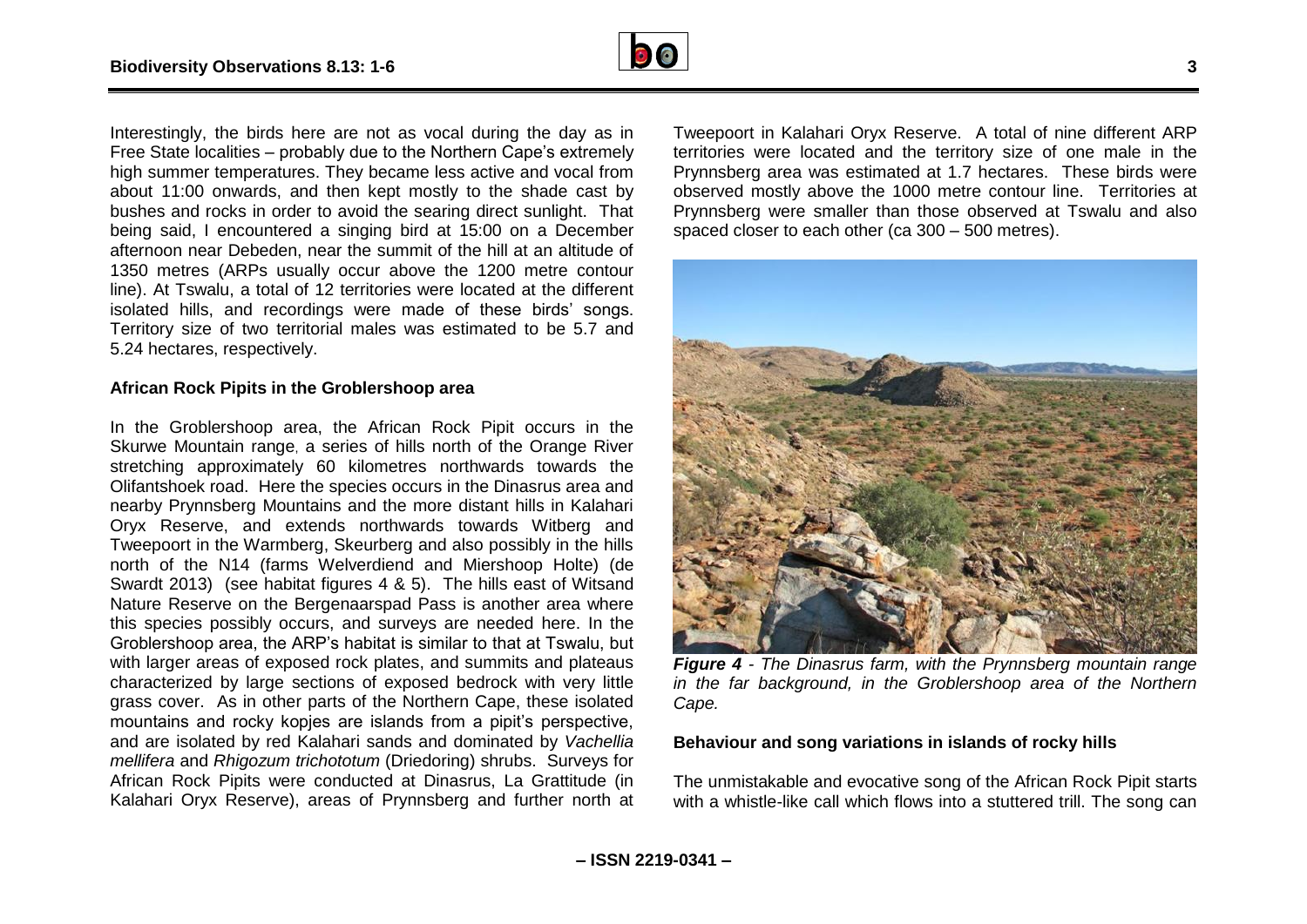

be described as a two-syllable "*wheee-tsreeeu*", which is repeated several times during a song bout (i.e. the time period when the undisturbed bird vocalizes). Careful analysis of sonograms of recorded vocalizations revealed a surprising degree of variation in the song structure. Several song-types are identifiable, differing mainly in whether the second element is at level frequency or descending. The song recordings obtained at the Tswalu and Groblershoop study sites were found to differ from other sound recordings of ARP obtained in the core parts of the species' range in the Free State, Eastern Cape and Lesotho. Songs of African Rock Pipits at both Tswalu and Groblershoop were found to be more trisyllabic, starting with the typical whistle-like first syllable, then proceeding into a trilling "*treeeu"* and ending with a last "*trrru*" note. However, some males uttered up to three different song variations in a single singing bout. In addition to the usual song phrase, a downward trilling vocalization (without the initial introductory whistle) "*prreeeeuuuu*" has been heard at both the Tswalu and Groblershoop study sites.

#### **In summary**

My study so far shows that the song differences between different African Rock Pipit populations may be attributed to the isolation of populations of this species on hilly areas separated by unsuitable plains habitat (see de Swardt 2010). This is a remarkably adaptable species, with western birds occurring in semi-arid karroid shrub on barren hills, while in the eastern parts of its range this pipit inhabits mesic, temperate alpine grasslands. Data from the *Southern African Bird Atlas Project* suggest a zone of lower abundance in the distribution range, from Aliwal North in the Eastern Cape towards towards Smithfield in the Free State and eastwards to Wepener and Lesotho areas (moist grassland) and this distributional pattern was also confirmed by analysis of song recordings obtained in various parts of the Free State and adjacent Lesotho. The Groblershoop

populations along the Skurwe Mountain range are separated by about 100 kilometres from those on Tswalu's Korannaberg, and a further 280 kilometres towards the western Free State east of Kimberley. Preliminary statistical analysis on the song structures of ARP suggests that the ARP's of the Northern Cape possibly evolved to a separate, unique form.



*Figure 5 - African Rock Pipit habitat at Prynnsberg in the Groblershoop area. Note the grass tufts on the rocky surface and more rocky areas at higher parts of the slope.*

In order to study the inter-population relationships of the Northern Cape ARP's, blood samples were collected from a bird ringed at Picnic Valley, Tswalu Kalahari Reserve and additional genetic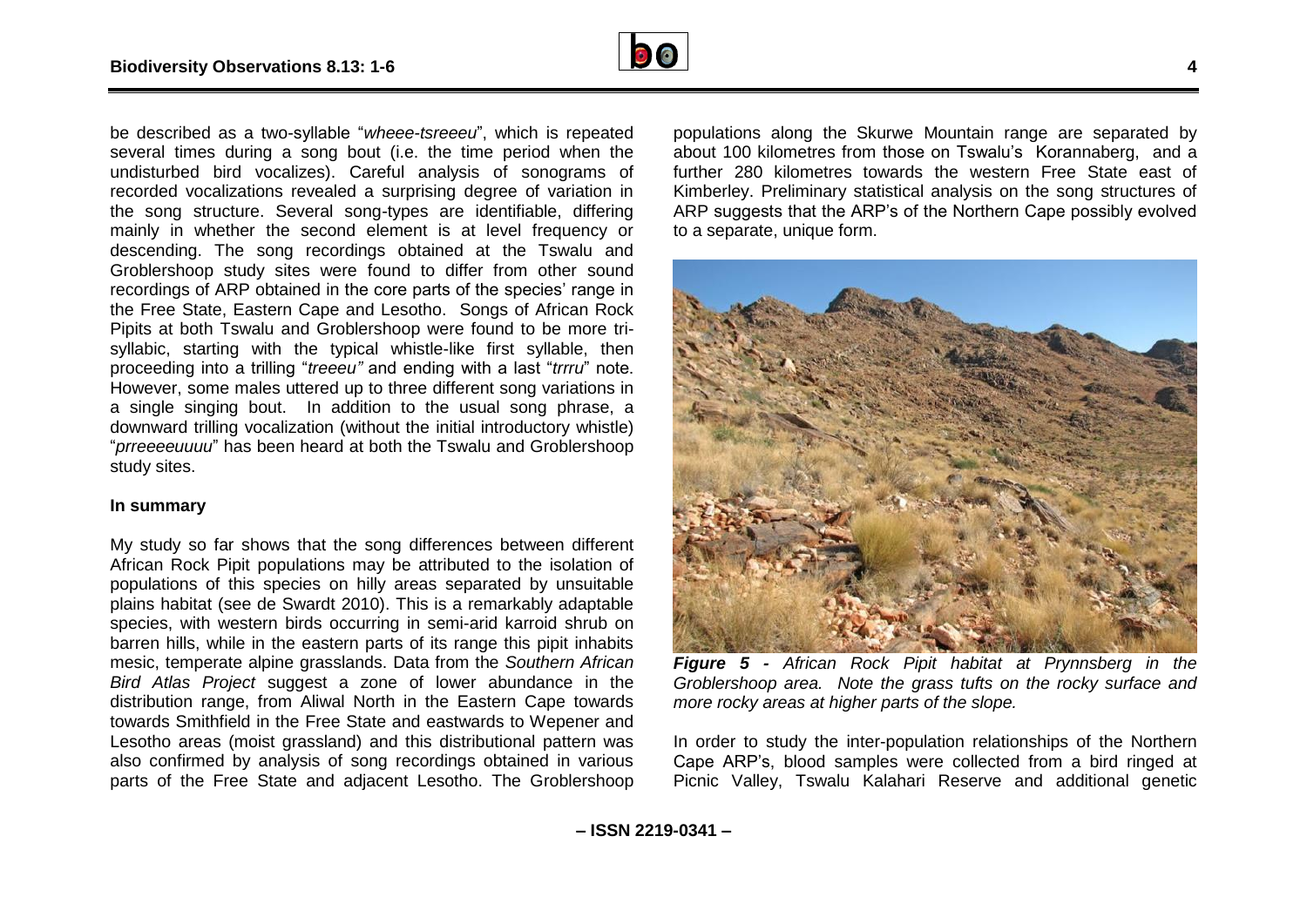

material was collected from an individual caught at Prynnsberg, Groblershoop. Biometric data collected from these birds and plumage characteristic were found not to differ from birds at other populations in its distribution range. A DNA study is in progress to determine whether these isolated ARP populations differ from the remainder of the population. Future research on this species is therefore needed to determine how the evolutionary process in ARP evolved and how the ARP of the Northern Cape was becoming isolated from the other populations in their distributional range. As it is also stated in the *2015 Red data Book of Birds,* a study is also required to determine the population sizes of ARP in these isolated localities and to determine whether the Northern Cape's "islandpopulations" face the same extinction risks as have proved detrimental to so many taxa endemic to oceanic islands. The ARP may also prove to be an indicator species for the ecological health of its specialised and restricted habitat, which is home to a range of other restricted fauna and flora.

Thanks to Faansie Peacock and Darren Pieterson for their comments and suggestions on this article. Thanks also for E Oppenheimer & Son (EO&S) for allowing me to do fieldwork in Tswalu Kalahari reserve and the reserves staff assisting me in my research.

#### **References**

**de Swardt DH 2010**. Individual and inter-population variation in African Rock Pipit Anthuscrenatus songs. pp. 105–112. In: Harebottle, D.M. Craig, A.J.F.K., Anderson, M.D. Rakotomanana, H. &Muchai, M. (eds). Proceedings of the 12th Pan-African Ornithological Congress, 2008. Cape Town, Animal Demography Unit.

**de Swardt DH 2013.** Searching for African Rock Pipits at Tswalu Kalahari. Diamond Route Newsletter. December 2013: 2.

**Peacock F 2015.** African Rock Pipit *Anthus crenatus*. In: The Eskom Red Data Book of Birds of South Africa, Lesotho and Swaziland. Taylor MR, Peacock F, Wanless (eds). BirdLife South Africa, Johannesburg, South Africa. Pp 357-359.

**Voelker G 2005.** African Rock Pipit *Anthus crenatus* In: Hockey PAR, Dean WRJ, Ryan PG. (Eds). Roberts - Birds of Southern Africa (VIIth Ed) Cape Town: The Trustees of the John Voelcker Bird Book Fund. pp. 1102-1103.